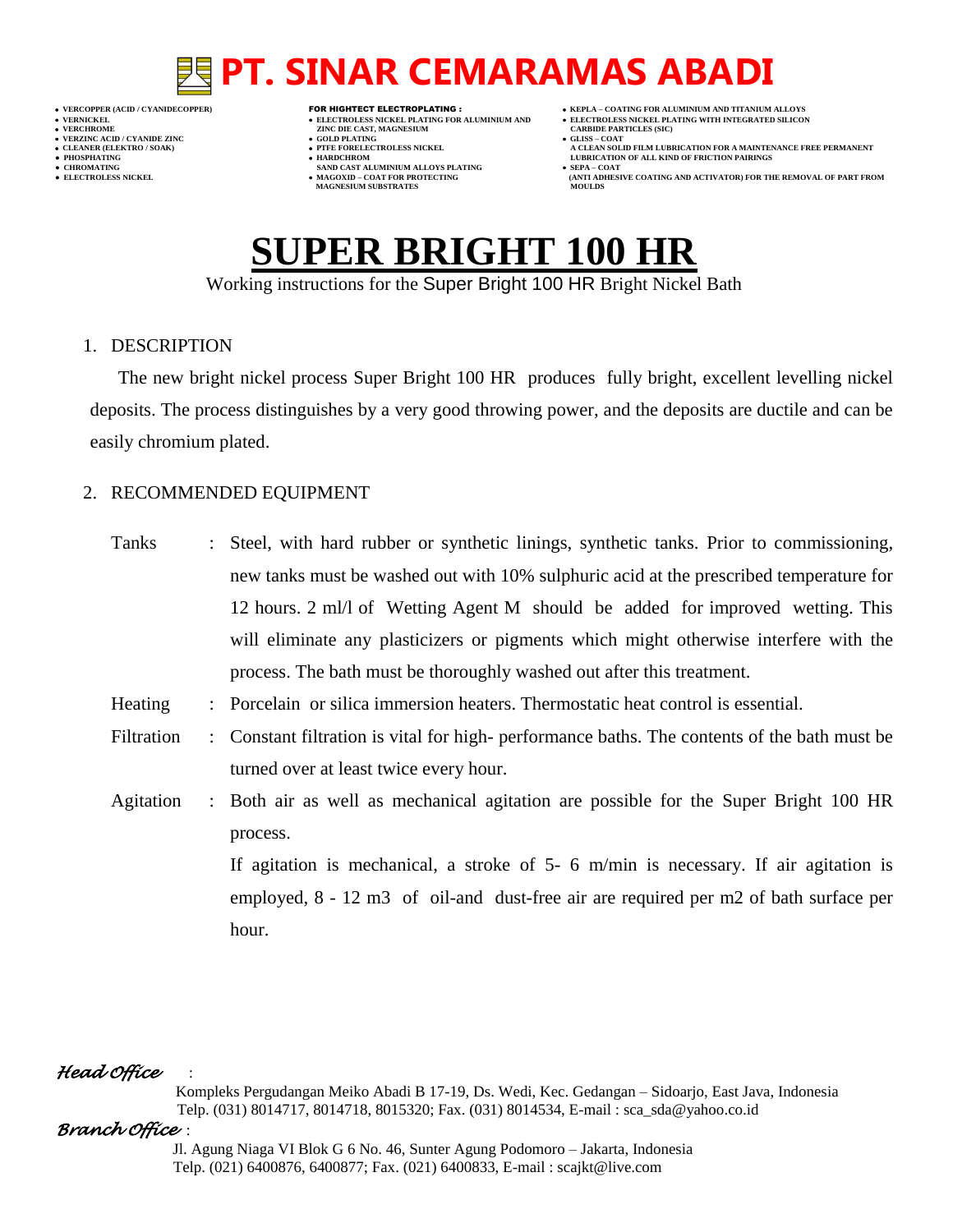- 
- 
- 
- 

- **VERNICKEL ELECTROLESS NICKEL PLATING FOR ALUMINIUM AND ELECTROLESS NICKEL PLATING WITH INTEGRATED SILICON VERFORM ZINC DIE CAST, MAGNESIUM CARBIDE PARTICLES (SIC)**<br> **CARBIDE PARTING**
- **VERZINC ACID / CYANIDE ZINC GOLD PLATING GLISS – COAT**
	-
- **● CHROMATING SAND CAST ALUMINIUM ALLOYS PLATING SEPA – COAT MAGNESIUM SUBSTRATES**
- **VERCOPPER (ACID / CYANIDECOPPER)** FOR HIGHTECT ELECTROPLATING :  **KEPLA – COATING FOR ALUMINIUM AND TITANIUM ALLOYS**
	-
- **CLEANER (ELEKTRO / SOAK) PTFE FORELECTROLESS NICKEL A CLEAN SOLID FILM LUBRICATION FOR A MAINTENANCE FREE PERMANENT ● PHOSPHATING HARDCHROM LUBRICATION OF ALL KIND OF FRICTION PAIRINGS** 
	- **ELECTROLESS AND ACTIVATOR) FOR THE REMOVAL OF PART FROM (ANTI ADHESIVE COATING AND ACTIVATOR) FOR THE REMOVAL OF PART FROM**
	- Anodes : All types of nickel anodes can be used, providing they satisfy the prescribed purity standard ( 99.9% ). We recommend the use of anode bags made of polypropylene New anode sacks must be treated in a 10% hydrochloric acid solution first, before being used. The bags are ready for use after a thorough rinsing.

### 3. BATH MAKE-UP FOR 100 LITRES

| Nickel Sulphate (NiSO4 x 6 H2O) | $240 - 320$ | g/l  |
|---------------------------------|-------------|------|
| Nickel Chloride (NiCl2 x 6 H2O) | $50 - 65$   | g/l  |
| Boric Acid (H3BO3)              | $40 - 45$   | g/l  |
| NITEC CARRIER HR                | $10 - 15$   | m!/l |
| NITEC CARRIER A 20              | $3 - 6$     | ml/l |
| Super Bright 100 HR             | $0.5 - 1$   | m!/l |
| Wetting Agent L                 | $1 - 3$     | m!/l |
|                                 |             |      |

(Or Wetting Agent M 1 - 2 ml/l for mechanical agitated baths)

## 4. Super Bright 100 HR NICKEL-BATH

New tanks lined with hard rubber or plastic must first be cleaned with hydrochloric acid (10% vol.) before bath make-up. Useful is the addition of 1 ml/l Wetting Agent M, to dissolve eventual lining impurities. Afterwards rinse thoroughly with cold water.

Use deionised water to fill  $\frac{3}{4}$  of bath volume into separate tank. Dissolve the necessary salts by a temperature of at least 60 0C, then fill up to end volume. Add 0.5 ml/l hydrogen peroxide to prevent impurities. After vigorous stirring add 5 g/l active carbon. The electrolyte should now be stirred for at least 30 minutes. After settling (preferably over night) the clear electrolyte will be filtered into the working tank.

pH will be established by sulphuric acid, chem. pure 10% vol. at the required pH value (4.2 – 4.5). Last of all the necessary additions of NITEC CARRIER HR and NITEC CARRIER A 20, WETTING AGENT L or M and Super Bright 100 HR will be made.

# *Head Office* :

 Kompleks Pergudangan Meiko Abadi B 17-19, Ds. Wedi, Kec. Gedangan – Sidoarjo, East Java, Indonesia Telp. (031) 8014717, 8014718, 8015320; Fax. (031) 8014534, E-mail : sca\_sda@yahoo.co.id

## *Branch Office* :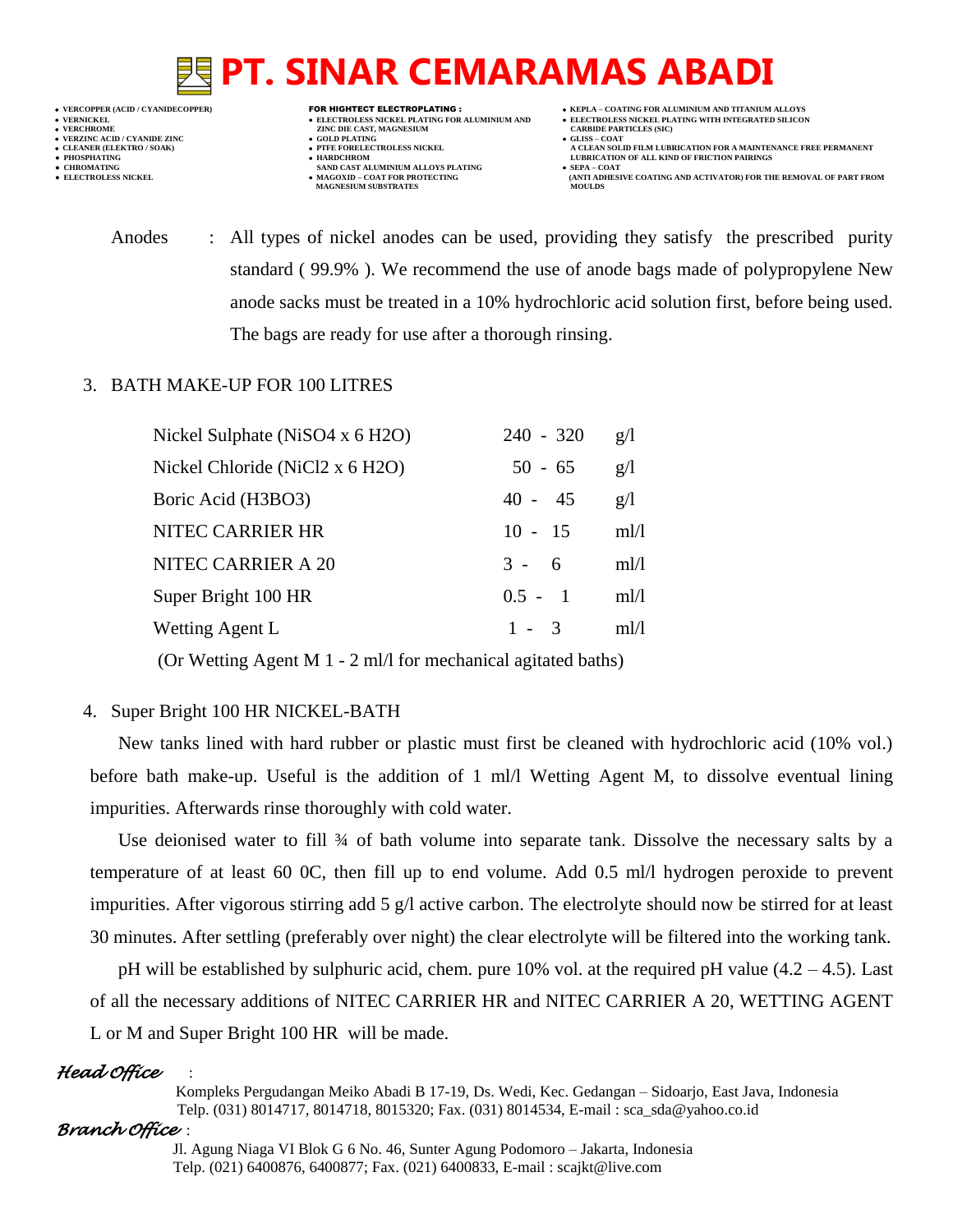**VERT ASSESSED ASSESSED ASSESSED ASSESSED ASSESSED ASSESSED ASSESSED ASSESSED ASSESSED ASSESSED ASSESSED ASSESSED ASSESSED ASSESSED ASSESSED ASSESSED ASSESSED ASSESSED ASSESSED ASSESSED ASSESSED ASSESSED ASSESSED ASSESSED** 

- **VERZINC ACID / CYANIDE ZINC GOLD PLATING GLISS – COAT**
	-
- **•** CHROMATING **CHROMATING • CHROMATING • CHROMATING • CHROMATING • CHROMATING • MAGOXID COAT** FOR PROTECTING **MAGNESIUM SUBSTRATES**
- **VERCOPPER (ACID / CYANIDECOPPER)** FOR HIGHTECT ELECTROPLATING :  **KEPLA – COATING FOR ALUMINIUM AND TITANIUM ALLOYS**
- **VERNICKEL ELECTROLESS NICKEL PLATING FOR ALUMINIUM AND ELECTROLESS NICKEL PLATING WITH INTEGRATED SILICON**
	-
- **CLEANER (ELEKTRO / SOAK) PTFE FORELECTROLESS NICKEL A CLEAN SOLID FILM LUBRICATION FOR A MAINTENANCE FREE PERMANENT ● PHOSPHATING HARDCHROM LUBRICATION OF ALL KIND OF FRICTION PAIRINGS** 
	- **ELECTROLESS AND ACTIVATOR) FOR THE REMOVAL OF PART FROM (ANTI ADHESIVE COATING AND ACTIVATOR) FOR THE REMOVAL OF PART FROM**

### 5. WORKING CONDITIONS

| Temperature      |                | $50 - 600C$    |
|------------------|----------------|----------------|
| pH value         | $\ddot{\cdot}$ | $4.0 - 4.5$    |
| Current density: |                | $1 - 8$ A/dm 2 |
| Voltage          |                | $3 - 10$ V     |

pH value must be controlled regularly .A too deep value can only be established with nickel carbonate. Do not use caustic soda or ammonia.

### 6. CONSUMPTION OF BRIGHTENER.

The consumption for 10000 Ah is:

| NITEC CARRIER A 20  | $\therefore$ 0.3 – 0.5 litres |
|---------------------|-------------------------------|
| Super Bright 100 HR | $1.0 - 1.5$ litres            |

In all kinds of dosing it is recommended that you install dosing devices. In this way the brightener will be added regularly and in small quantities. Also the consumption of brightener can be lowered by using the devices.

- 7. SPECIAL INFORMATION / TROUBLESHOOTING
	- a) The regular addition of Super Bright 100 HR and NITEC Carrier A 20 in small amounts is very important if brilliant and well-levelled deposits are to be achieved.

Dosages of small, but regular, amounts will increase the evenness of deposits and lower the consumption of Super Bright 100 HR.

Regular checks on the pH value (4.3) will also help to reduce the consumption of Super Bright 100 HR.

### *Head Office* :

 Kompleks Pergudangan Meiko Abadi B 17-19, Ds. Wedi, Kec. Gedangan – Sidoarjo, East Java, Indonesia Telp. (031) 8014717, 8014718, 8015320; Fax. (031) 8014534, E-mail : sca\_sda@yahoo.co.id

*Branch Office* :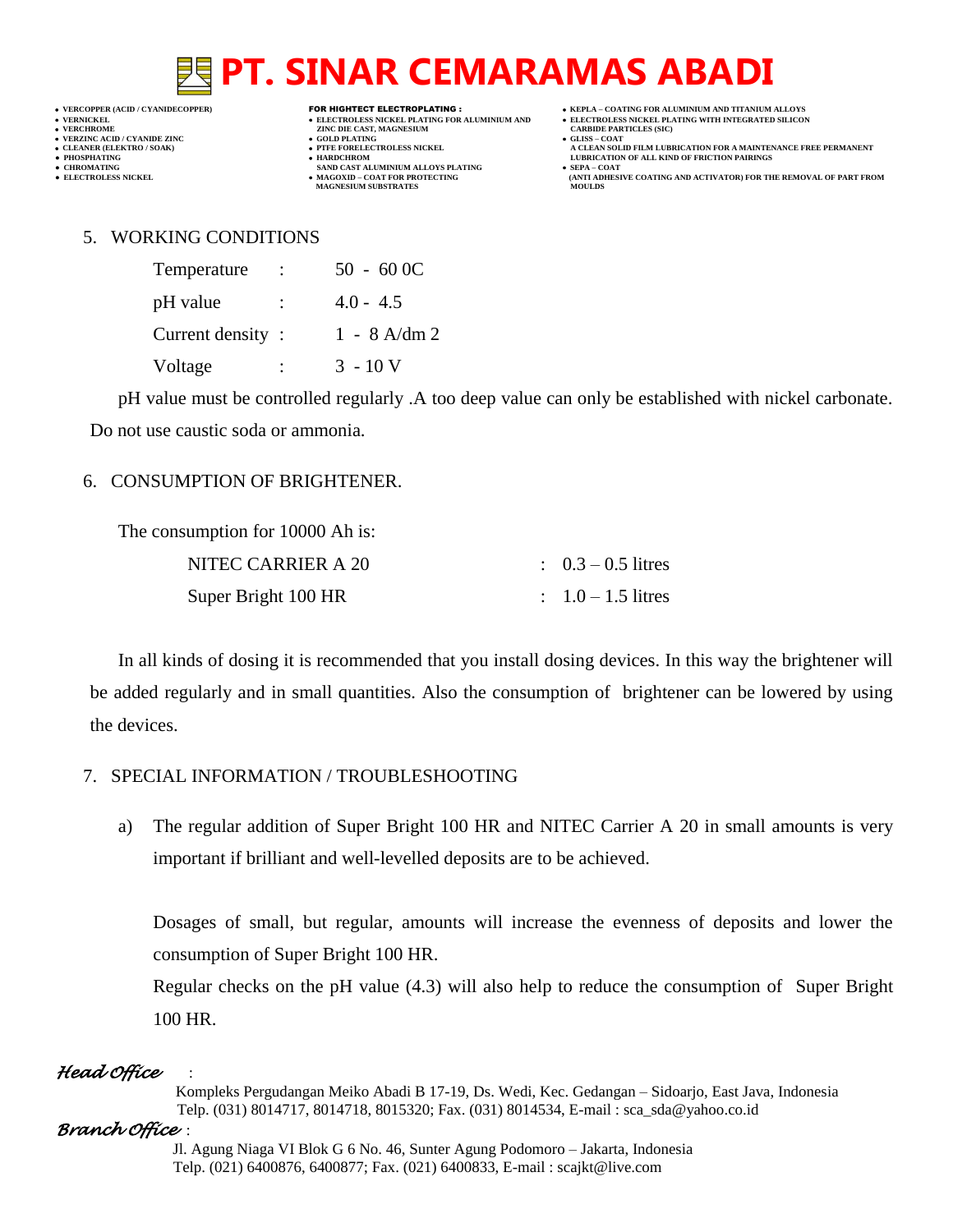

- 
- 

- **VERFORM ZINC DIE CAST, MAGNESIUM CARBIDE PARTICLES (SIC)**<br> **CARBIDE PARTING**
- 
- **PHOSPHATING HARDCHROM LUBRICATION OF ALL KIND OF FRICTION PAIRINGS ● CHROMATING SAND CAST ALUMINIUM ALLOYS PLATING SEPA – COAT**
- **VERCOPPER (ACID / CYANIDECOPPER)** FOR HIGHTECT ELECTROPLATING :  **KEPLA – COATING FOR ALUMINIUM AND TITANIUM ALLOYS**
	-
- **CLEANER (ELEKTRO / SOAK) PTFE FORELECTROLESS NICKEL A CLEAN SOLID FILM LUBRICATION FOR A MAINTENANCE FREE PERMANENT**
- **• ELECTROLESS** NICKEL **<b>MAGOXID AND COAT ALCOLUMENT ALCOLUMENT** (AND ACTIVATOR) FOR THE REMOVAL OF PART FROM **(ANTI ADHESIVE COATING AND ACTIVATOR)** FOR THE REMOVAL OF PART FROM **AND ACTIVATOR MAGNESIUM SUBSTRATES MOULDS**

### **Addition of NITEC CARRIER HR**

NITEC CARRIER HR need not be added on a continuous basis. A lack of NITEC CARRIER HR Is indicated by blooming at medium to high current densities. If this occurs, 3 - 8 ml/litre of NITEC CARRIER HR must be added.

NITEC CARRIER HR content can be ascertained analytically. If the current value is optimized (12 ml/litre) following analysis, all ensuing work will be trouble free.

### **NITEC CARRIER A 20**

Nitec Carrier A 20 is used when making-up a new bath and for continuous additions

### **Wetting Agent M**

(Mechanically agitated baths).

When used in mechanically agitated nickel baths, Wetting Agent M is consumed at a rate of  $0,2$  – 0,5 litre per 10'000 Ah.

## **Wetting Agent L**

(Air agitated baths)

When used in air agitated, Wetting Agent L is consumed at a rate of 0.1 litre per 10,000 Ah.

b) Metallic impurities can be removed by regular, selective cleaning at  $0.2 - 0.5$  A/dm2. We recommend that the filter pump should be run during the cleaning process, and the electrolyte allowed to return from the pump into the bath over the selective plates. This will ensure that the electrolyte is exchanged satisfactorily. The electrolyte must always be vigorously agitated around the selective plates. In the case of large installations, the bath should be serviced via a supply bath. In this way, the pH value, the dosage of organic products, filtration as well as selective cleaning can be centrally controlled.

### *Head Office* :

 Kompleks Pergudangan Meiko Abadi B 17-19, Ds. Wedi, Kec. Gedangan – Sidoarjo, East Java, Indonesia Telp. (031) 8014717, 8014718, 8015320; Fax. (031) 8014534, E-mail : sca\_sda@yahoo.co.id

### *Branch Office* :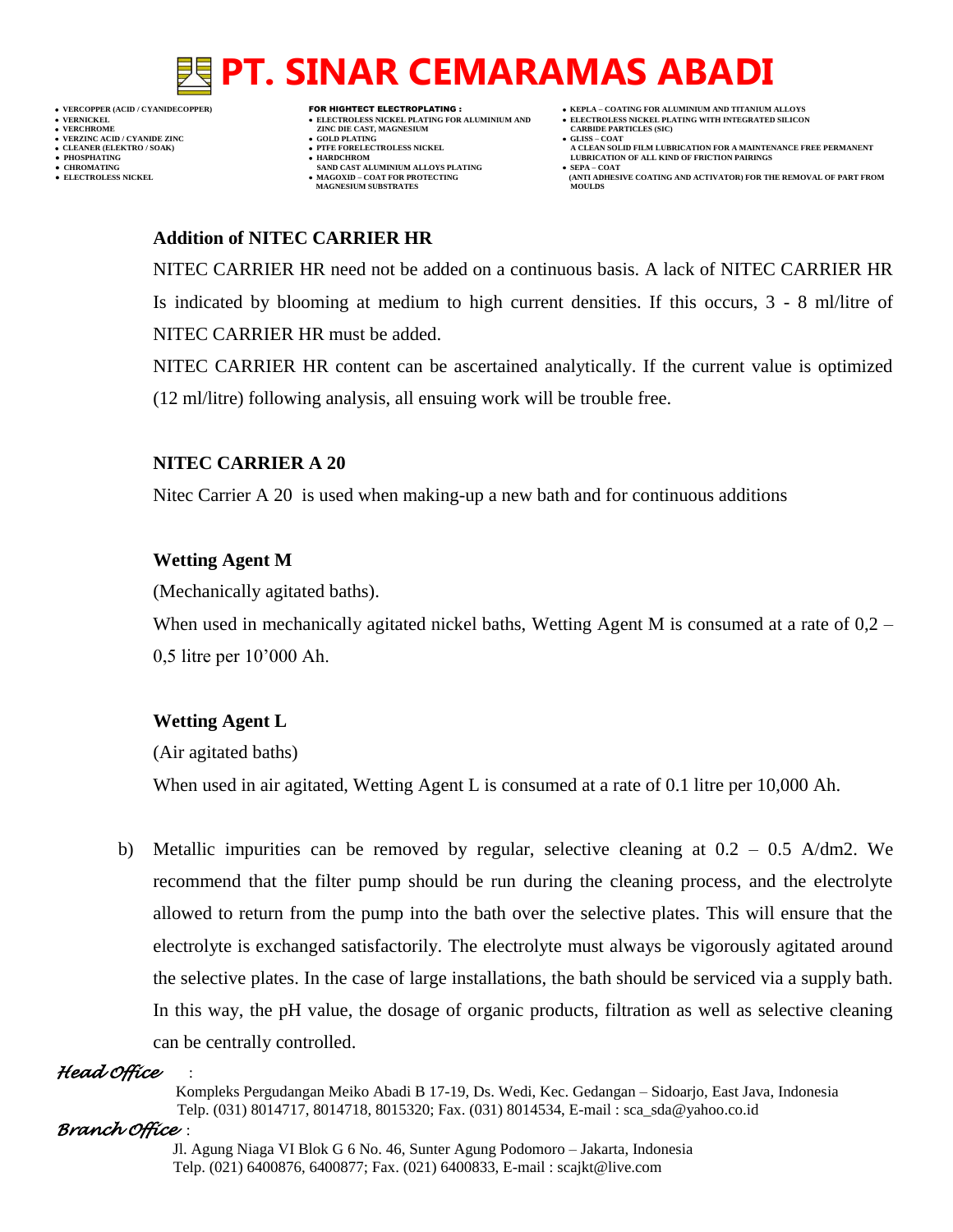- **VERNICKEL ELECTROLESS NICKEL PLATING FOR ALUMINIUM AND ELECTROLESS NICKEL PLATING WITH INTEGRATED SILICON VERZINC ACID / CYANIDE ZINC GOLD PLATING GLISS – COAT ● PHOSPHATING HARDCHROM LUBRICATION OF ALL KIND OF FRICTION PAIRINGS**
- 
- 
- **VERFORM ZINC DIE CAST, MAGNESIUM CARBIDE PARTICLES (SIC)**<br> **CARBIDE PARTING**
- 
- 
- **● CHROMATING SAND CAST ALUMINIUM ALLOYS PLATING SEPA – COAT MAGNESIUM SUBSTRATES MOULDS**
- **VERCOPPER (ACID / CYANIDECOPPER)** FOR HIGHTECT ELECTROPLATING :  **KEPLA – COATING FOR ALUMINIUM AND TITANIUM ALLOYS**
	-
- **CLEANER (ELEKTRO / SOAK) PTFE FORELECTROLESS NICKEL A CLEAN SOLID FILM LUBRICATION FOR A MAINTENANCE FREE PERMANENT**
- **• ELECTROLESS** NICKEL **<b>MAGOXID AND COAT ALCOLUMENT ALCOLUMENT** (AND ACTIVATOR) FOR THE REMOVAL OF PART FROM **(ANTI ADHESIVE COATING AND ACTIVATOR)** FOR THE REMOVAL OF PART FROM **AND ACTIVATOR**

### c) Nickel bath Additive NITEC HR Purifier

The nickel bath additive NITEC HR PURIFIER is added to the electrolyte when the nickel deposits on the test panels are dark in the low current density areas and when this defect cannot be eliminated by low current density plating – out.

Although the effects of contamination with foreign metals (copper, zinc) will be hidden by the addition of the NITEC HR PURIFIER, but nevertheless these foreign metals must be removed from the bath by low current density plating – out procedure.

In any case the addition of the NITEC HR PURIFIER should be limited to 1 ml/l, higher concentrations reduce the brightness and levelling of the deposit.

A reduced throwing power, caused by overdosing of the bath with the brightener, can be removed with NITEC HR PURIFIER  $(0,2 - 0.5 \text{ ml})$ .

In order to avoid overdosage of NITEC HR PURIFIER, the dosage should be made in small steps.

d) Nickel bath Additive NITEC Z

If Zinc die – cast is nickel – plated not only in barrel – but also in rack operation, it may be that regularly zinc and copper contaminations are dragged – in the nickel baths. This happens mostly in so large quantities that the addition of NITEC HR PURIFIER is no more sufficient.

NITEC Z has especially been created to enable a continuous nickel – plating.

It is known from the practice that also a continuous selective cleaning does not suffice anymore for the nickel – plating of Zinc die – cast. Regularly the nickel electrolyte must be filtered out of the tank, worked up and then filtered back again into the tank. This means, that possibly a second nickel electrolyte should be available, one for operation, the other one for replenishment. This handling is very expensive, apart from losses of time by pumping.

NITEC Z is excellently suited, to guarantee a continuous nickel – plating without interruption, by regular addition per  $10 \text{ k}$  Ah (  $0.5 - 1.5$  litre ).

## *Head Office* :

 Kompleks Pergudangan Meiko Abadi B 17-19, Ds. Wedi, Kec. Gedangan – Sidoarjo, East Java, Indonesia Telp. (031) 8014717, 8014718, 8015320; Fax. (031) 8014534, E-mail : sca\_sda@yahoo.co.id

### *Branch Office* :